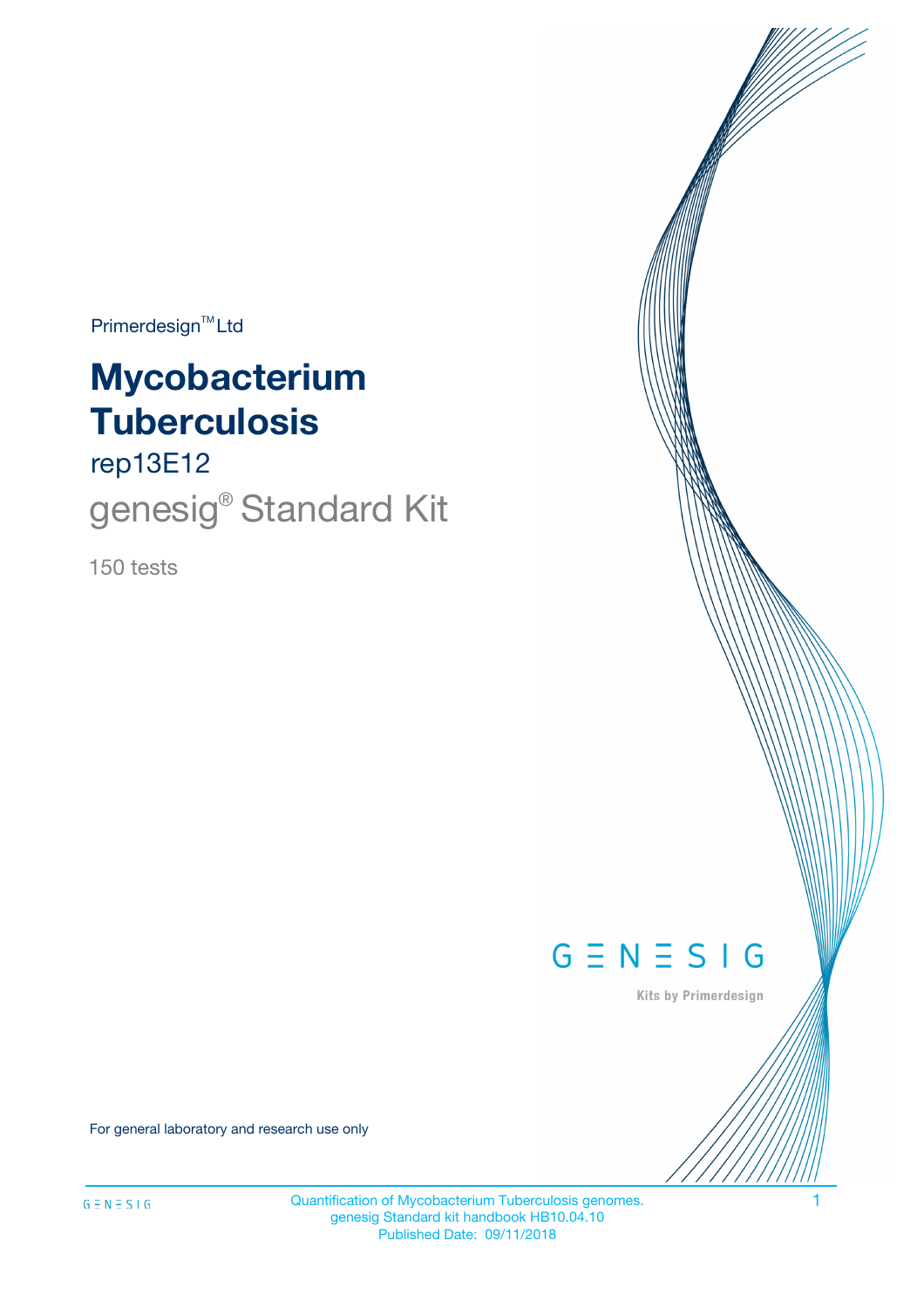# Introduction to Mycobacterium Tuberculosis

Mycobacterium tuberculosis is the bacterium that causes most cases of tuberculosis I

M. tuberculosis is an obligate aerobe (Gram positive mycobacterium).] M. tuberculosis divides every 15 to 20 hours—extremely slowly compared to other bacteria, which tend to have division times measured in minutes (for example, E. coli can divide roughly every 20 minutes). It is a small, rod-like bacillus that can withstand weak disinfectants and can survive in a dry state for weeks but can grow only within a host organism.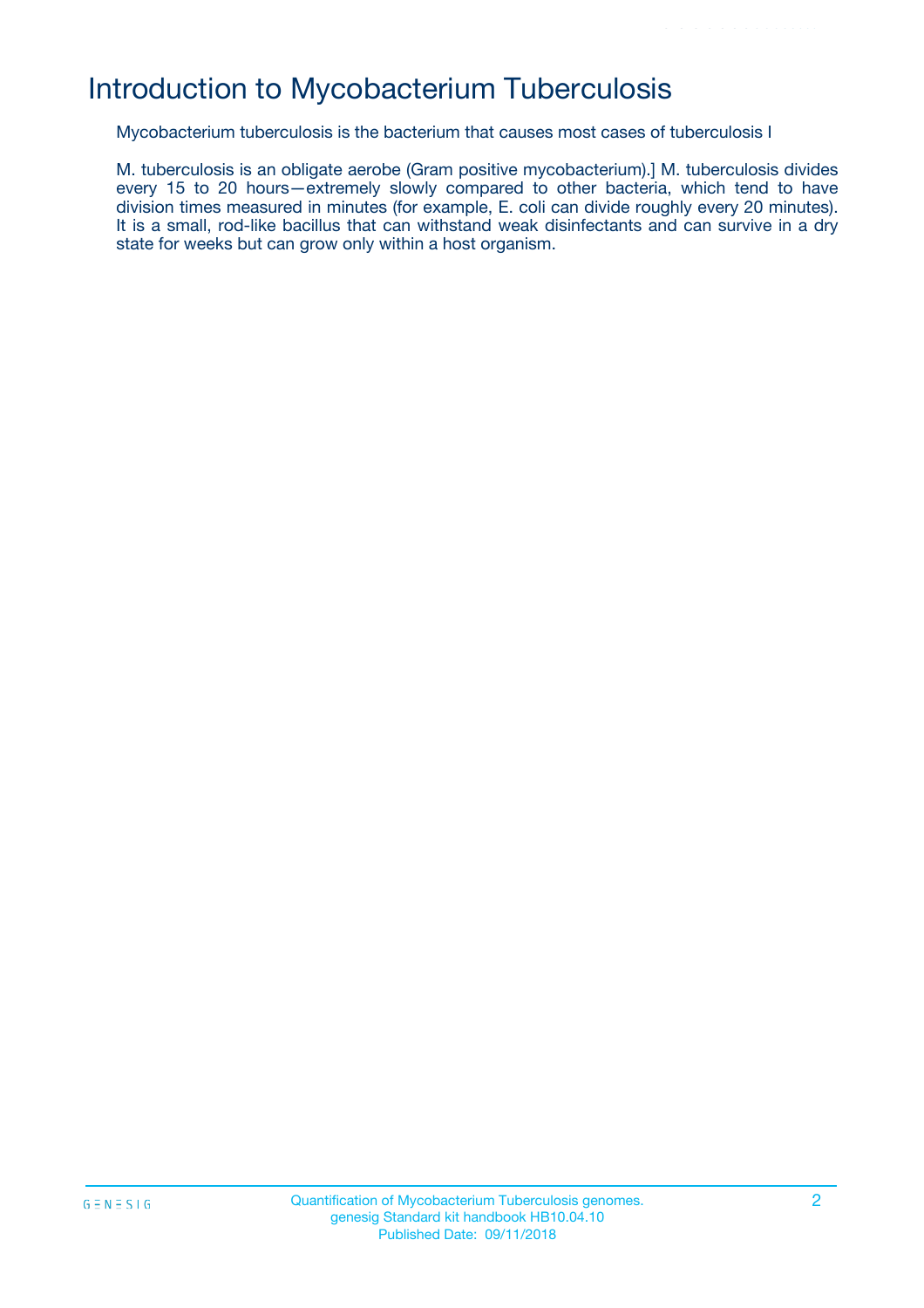

The Primerdesign genesig Kit for Mycobacterium Tuberculosis (TB) genomes is designed for the in vitro quantification of TB genomes. The kit is designed to have a broad detection profile. Specifically, the primers represent 100% homology with over 95% of the NCBI database reference sequences available at the time of design.

The dynamics of genetic variation means that new sequence information may become available after the initial design. Primerdesign periodically reviews the detection profiles of our kits and when required releases new versions.

The primers have 100% homology with over 95% of reference sequences in the NCBI database.

Accession numbers for detected TB isolates: CP000717.1, CP000611.1, AM408590.1, U43540.1, AE000516.2, BX842583.1, BX842577.1, BX842572.1, BX248339.1, U35021.1, U35017.1, AF041819.1, BX248346.1, BX248334.1,

The kit also detects other Mycobacterium species including M.caprae, M.africanum, M. canettii, M.bovis and M.microti.

If you require further information, or have a specific question about the detection profile of this kit then please send an e.mail to enquiry@primerdesign.co.uk and our bioinformatics team will answer your question.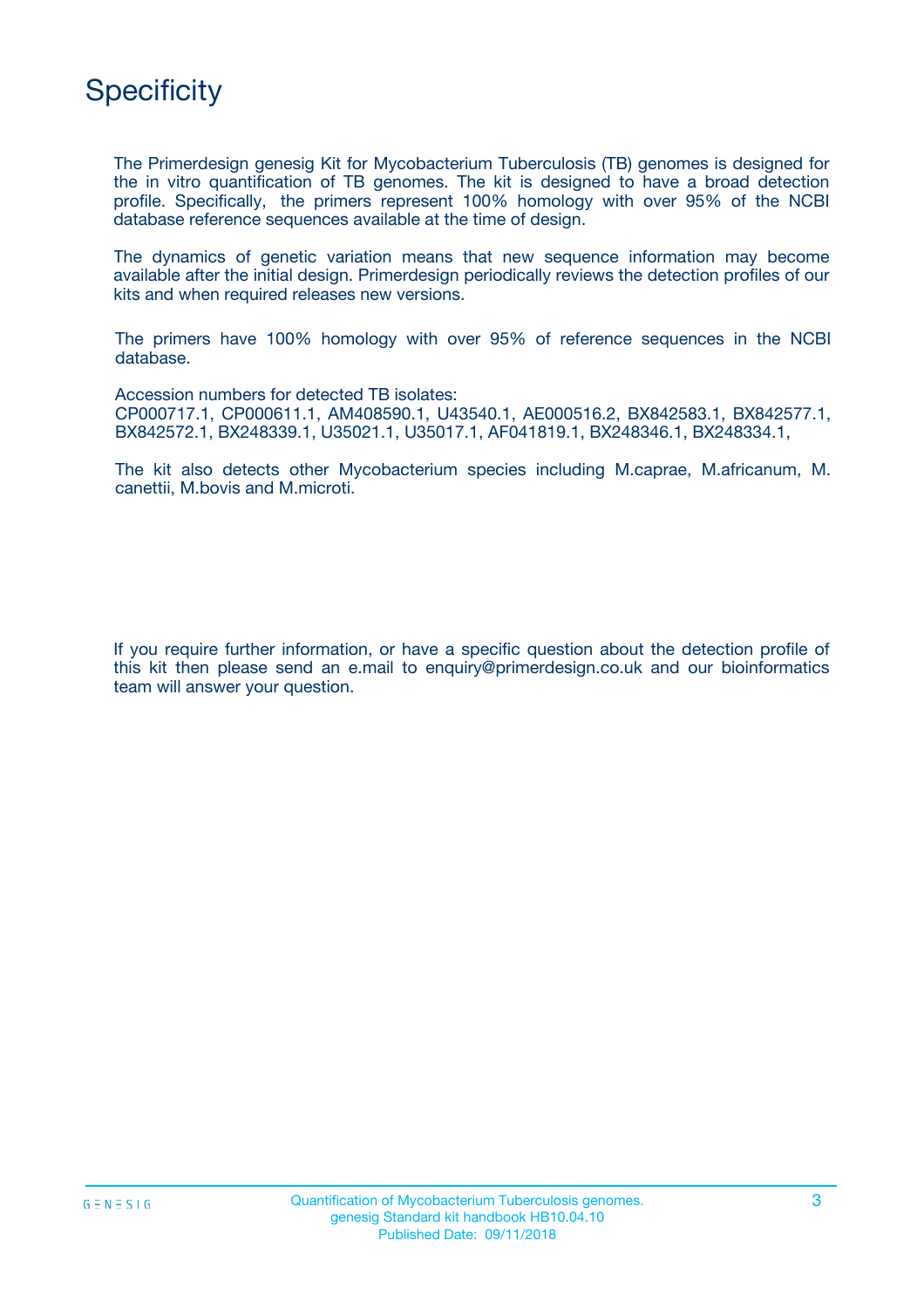# Kit contents

- **TB specific primer/probe mix (150 reactions BROWN)** FAM labelled
- **TB positive control template (for Standard curve RED)**
- **RNase/DNase free water (WHITE)** for resuspension of primer/probe mixes
- **Template preparation buffer (YELLOW)** for resuspension of positive control template and standard curve preparation

# Reagents and equipment to be supplied by the user

#### **Real-time PCR Instrument**

#### **Extraction kit**

This kit is recommended for use with genesig Easy DNA/RNA extraction kit. However, it is designed to work well with all processes that yield high quality RNA and DNA with minimal PCR inhibitors.

#### **oasig**TM **lyophilised or Precision**®**PLUS 2X qPCR Master Mix**

This kit is intended for use with oasig or PrecisionPLUS2X qPCR Master Mix.

**Pipettors and Tips**

**Vortex and centrifuge**

**Thin walled 1.5 ml PCR reaction tubes**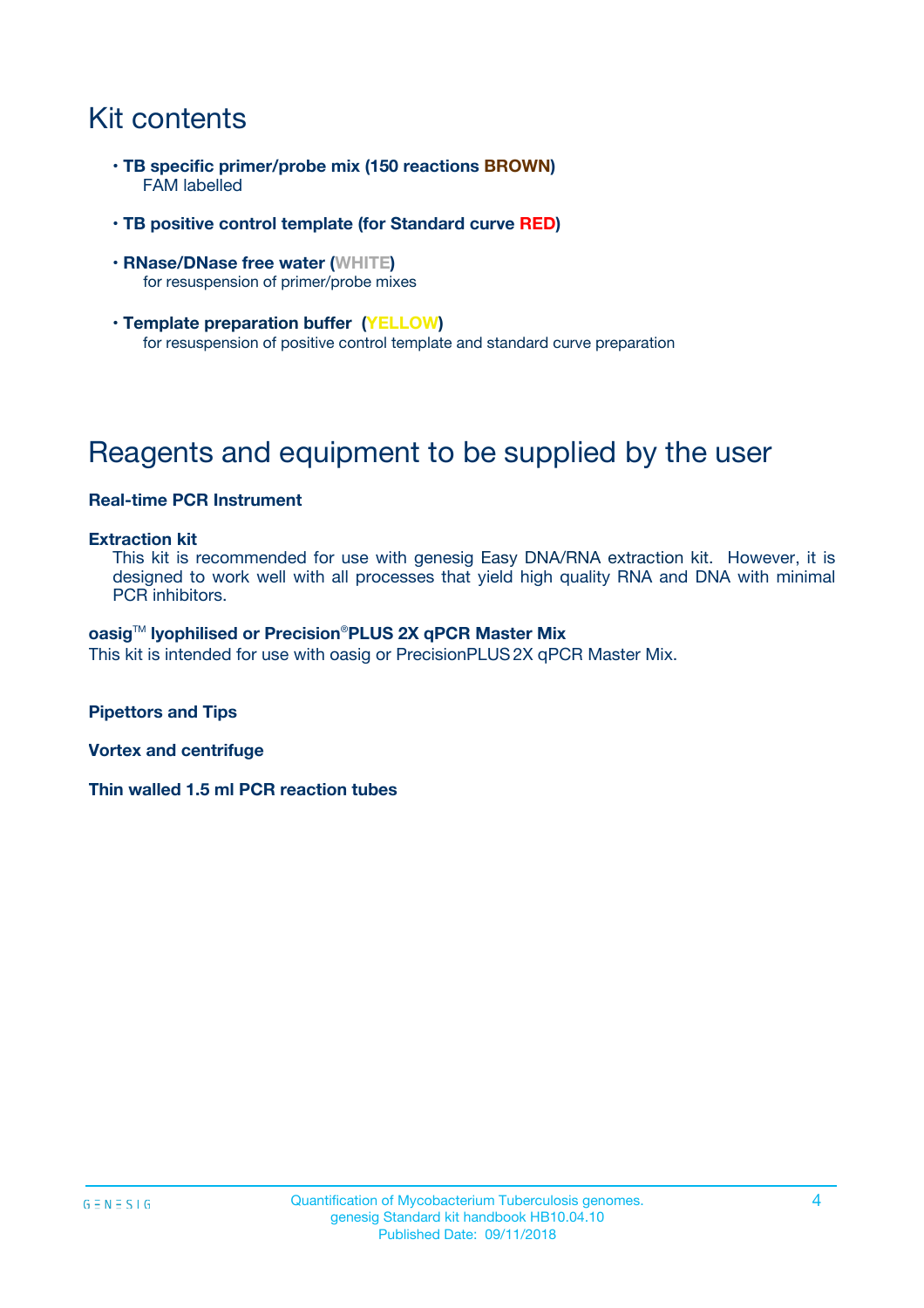### Kit storage and stability

This kit is stable at room temperature but should be stored at -20ºC on arrival. Once the lyophilised components have been resuspended they should not be exposed to temperatures above -20°C for longer than 30 minutes at a time and unnecessary repeated freeze/thawing should be avoided. The kit is stable for six months from the date of resuspension under these circumstances.

If a standard curve dilution series is prepared this can be stored frozen for an extended period. If you see any degradation in this serial dilution a fresh standard curve can be prepared from the positive control.

Primerdesign does not recommend using the kit after the expiry date stated on the pack.

### Suitable sample material

All kinds of sample material suited for PCR amplification can be used. Please ensure the samples are suitable in terms of purity, concentration, and DNA integrity. Always run at least one negative control with the samples. To prepare a negative-control, replace the template DNA sample with RNase/DNase free water.

### Dynamic range of test

Under optimal PCR conditions genesig TB detection kits have very high priming efficiencies of >95% and can detect less than 100 copies of target template.

### Notices and disclaimers

This product is developed, designed and sold for research purposes only. It is not intended for human diagnostic or drug purposes or to be administered to humans unless clearly expressed for that purpose by the Food and Drug Administration in the USA or the appropriate regulatory authorities in the country of use. During the warranty period Primerdesign genesig detection kits allow precise and reproducible data recovery combined with excellent sensitivity. For data obtained by violation to the general GLP guidelines and the manufacturer's recommendations the right to claim under guarantee is expired. PCR is a proprietary technology covered by several US and foreign patents. These patents are owned by Roche Molecular Systems Inc. and have been sub-licensed by PE Corporation in certain fields. Depending on your specific application you may need a license from Roche or PE to practice PCR. Additional information on purchasing licenses to practice the PCR process may be obtained by contacting the Director of Licensing at Roche Molecular Systems, 1145 Atlantic Avenue, Alameda, CA 94501 or Applied Biosystems business group of the Applera Corporation, 850 Lincoln Centre Drive, Foster City, CA 94404. In addition, the 5' nuclease assay and other homogeneous amplification methods used in connection with the PCR process may be covered by U.S. Patents 5,210,015 and 5,487,972, owned by Roche Molecular Systems, Inc, and by U.S. Patent 5,538,848, owned by The Perkin-Elmer Corporation.

### Trademarks

Primerdesign™ is a trademark of Primerdesign Ltd.

genesig $^\circledR$  is a registered trademark of Primerdesign Ltd.

The PCR process is covered by US Patents 4,683,195, and 4,683,202 and foreign equivalents owned by Hoffmann-La Roche AG. BI, ABI PRISM® GeneAmp® and MicroAmp® are registered trademarks of the Applera Genomics (Applied Biosystems Corporation). BIOMEK® is a registered trademark of Beckman Instruments, Inc.; iCycler™ is a registered trademark of Bio-Rad Laboratories, Rotor-Gene is a trademark of Corbett Research. LightCycler™ is a registered trademark of the Idaho Technology Inc. GeneAmp®, TaqMan® and AmpliTaqGold® are registered trademarks of Roche Molecular Systems, Inc., The purchase of the Primerdesign reagents cannot be construed as an authorization or implicit license to practice PCR under any patents held by Hoffmann-LaRoche Inc.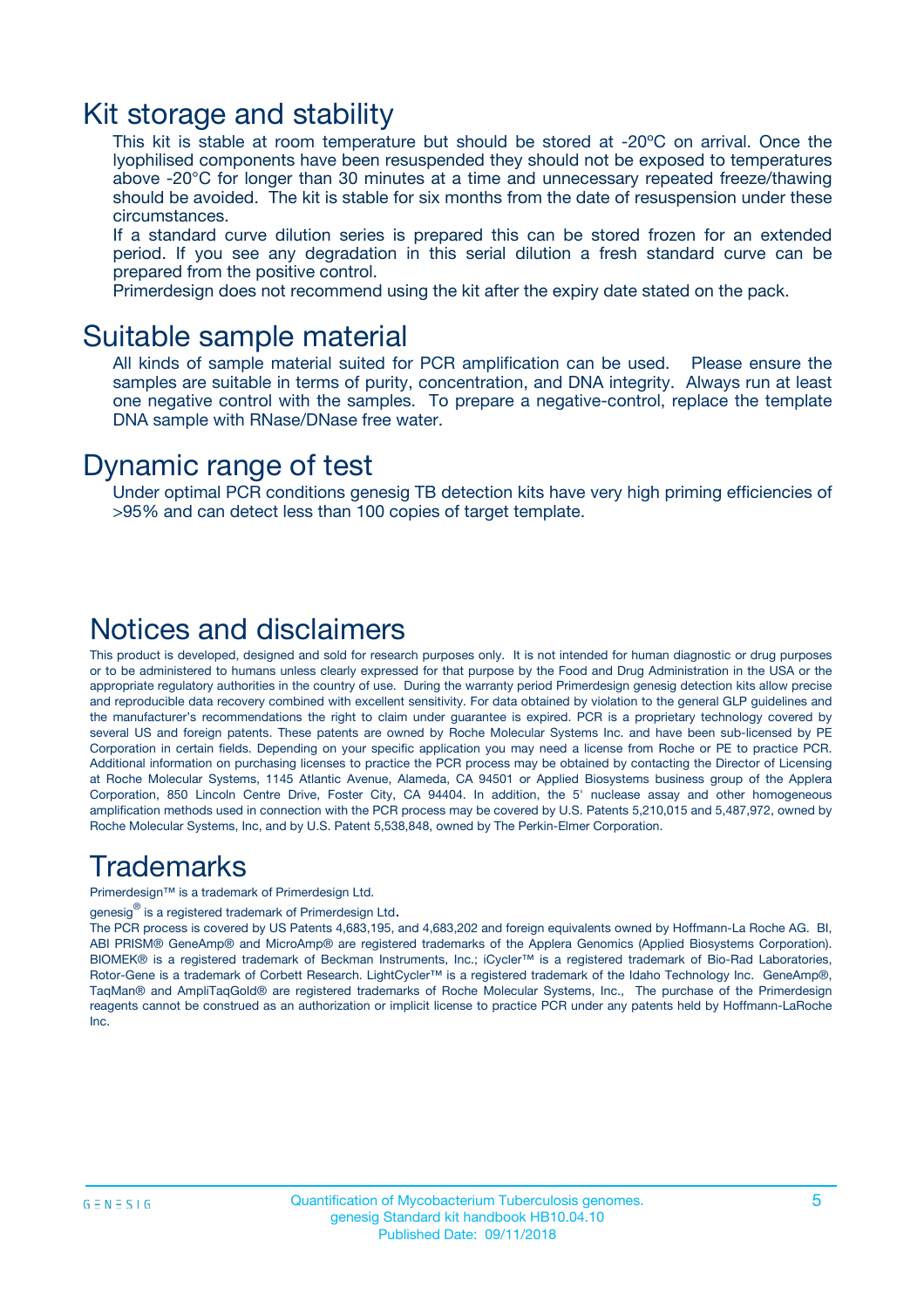## Principles of the test

#### **Real-time PCR**

A TB specific primer and probe mix is provided and this can be detected through the FAM channel.

The primer and probe mix provided exploits the so-called TaqMan® principle. During PCR amplification, forward and reverse primers hybridize to the TB DNA. A fluorogenic probe is included in the same reaction mixture which consists of a DNA probe labeled with a 5`-dye and a 3`-quencher. During PCR amplification, the probe is cleaved and the reporter dye and quencher are separated. The resulting increase in fluorescence can be detected on a range of qPCR platforms.

#### **Positive control**

For copy number determination and as a positive control for the PCR set up, the kit contains a positive control template. This can be used to generate a standard curve of TB copy number / Cq value. Alternatively the positive control can be used at a single dilution where full quantitative analysis of the samples is not required. Each time the kit is used, at least one positive control reaction must be included in the run. A positive result indicates that the primers and probes for detecting the target TB gene worked properly in that particular experimental scenario. If a negative result is obtained the test results are invalid and must be repeated. Care should be taken to ensure that the positive control does not contaminate any other kit component which would lead to false-positive results. This can be achieved by handling this component in a Post PCR environment. Care should also be taken to avoid cross-contamination of other samples when adding the positive control to the run. This can be avoided by sealing all other samples and negative controls before pipetting the positive control into the positive control well.

#### **Negative control**

To validate any positive findings a negative control reaction should be included every time the kit is used. For this reaction the RNase/DNase free water should be used instead of template. A negative result indicates that the reagents have not become contaminated while setting up the run.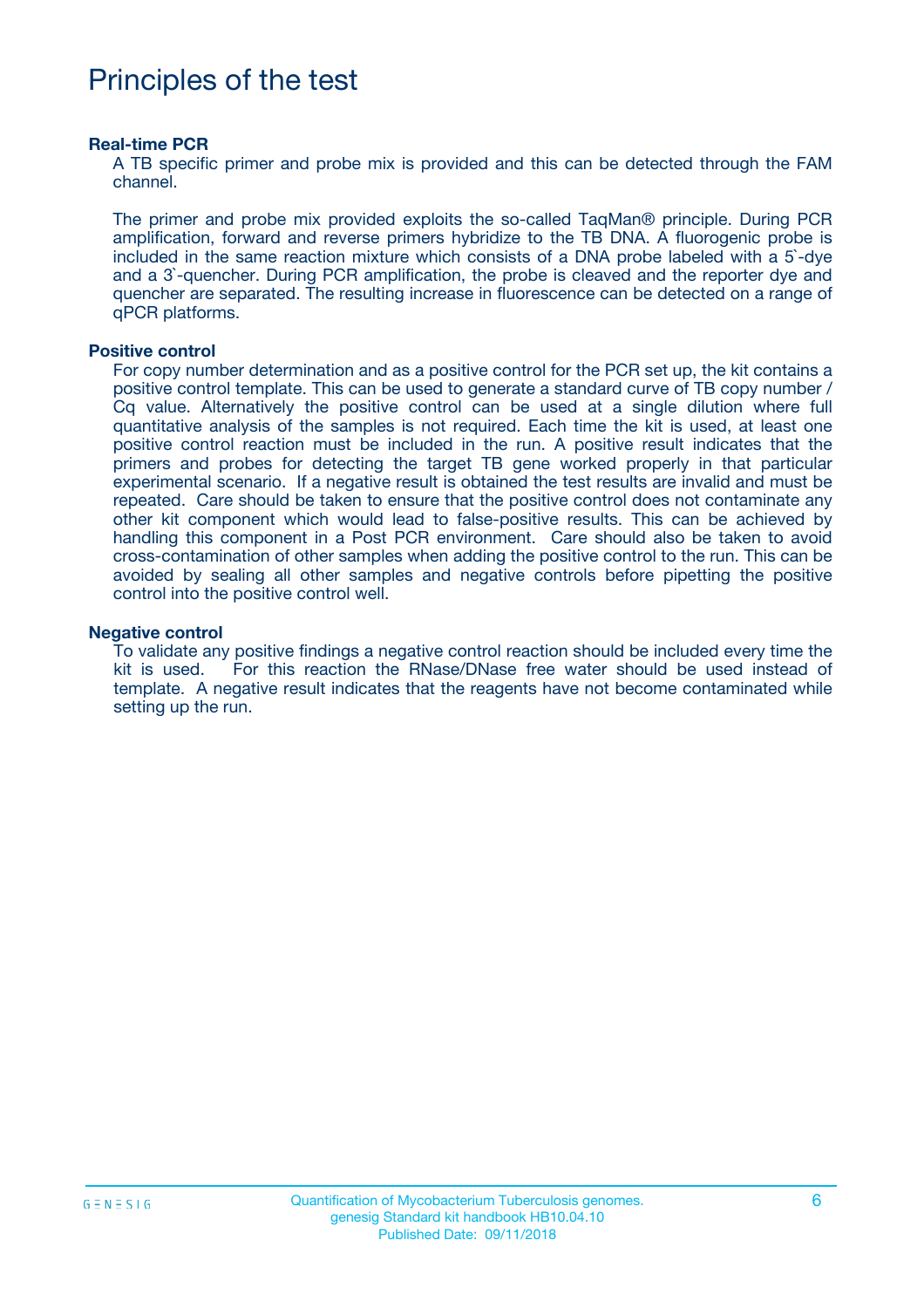### Resuspension protocol

To minimize the risk of contamination with foreign DNA, we recommend that all pipetting be performed in a PCR clean environment. Ideally this would be a designated PCR lab or PCR cabinet. Filter tips are recommended for all pipetting steps.

#### **1. Pulse-spin each tube in a centrifuge before opening.**

This will ensure lyophilised primer and probe mix is in the base of the tube and is not spilt upon opening the tube.

**2. Resuspend the kit components in the RNase/DNase free water supplied, according to the table below.**

To ensure complete resuspension, vortex each tube thoroughly.

| Component - resuspend in water<br>Volume |        |
|------------------------------------------|--------|
| <b>Pre-PCR pack</b>                      |        |
| TB primer/probe mix (BROWN)              | 165 ul |

#### **3. Resuspend the positive control template in the template preparation buffer supplied, according to the table below:**

To ensure complete resuspension, vortex the tube thoroughly.

| Component - resuspend in template preparation buffer |        |  |
|------------------------------------------------------|--------|--|
| <b>Post-PCR heat-sealed foil</b>                     |        |  |
| TB Positive Control Template (RED) *                 | 500 µl |  |

\* This component contains high copy number template and is a VERY significant contamination risk. It must be opened and handled in a separate laboratory environment, away from the other components.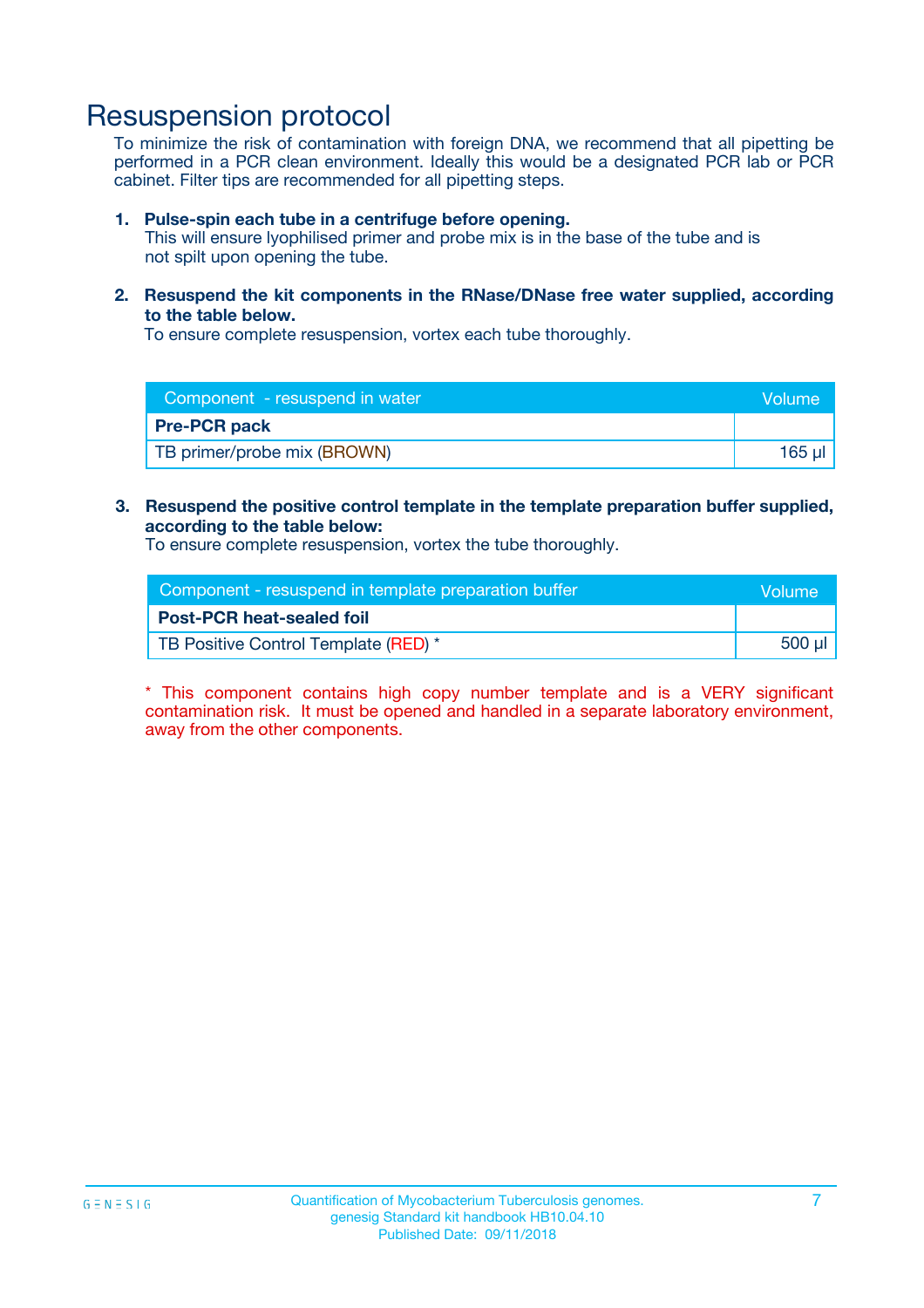# qPCR detection protocol

**1. For each DNA sample prepare a reaction mix according to the table below:** Include sufficient reactions for positive and negative controls.

| Component                                 | Volume          |
|-------------------------------------------|-----------------|
| oasig or PrecisionPLUS 2X qPCR Master Mix | 10 $\mu$        |
| TB primer/probe mix (BROWN)               | 1 $\mu$         |
| <b>RNase/DNase free water (WHITE)</b>     | $4 \mu$         |
| <b>Final Volume</b>                       | 15 <sub>µ</sub> |

- **2. Pipette 15µl of this mix into each well according to your qPCR experimental plate set up.**
- **3. Prepare DNA templates for each of your samples.**
- **4. Pipette 5µl of DNA template into each well, according to your experimental plate set up.**

For negative control wells use 5µl of RNase/DNase free water. The final volume in each well is 20µl.

**5. If a standard curve is included for quantitative analysis, prepare a reaction mix according to the table below:**

| Component                                 | Volume          |
|-------------------------------------------|-----------------|
| oasig or PrecisionPLUS 2X qPCR Master Mix | 10 µl           |
| TB primer/probe mix (BROWN)               | 1 µI            |
| <b>RNase/DNase free water (WHITE)</b>     | $4 \mu$         |
| <b>Final Volume</b>                       | 15 <sub>µ</sub> |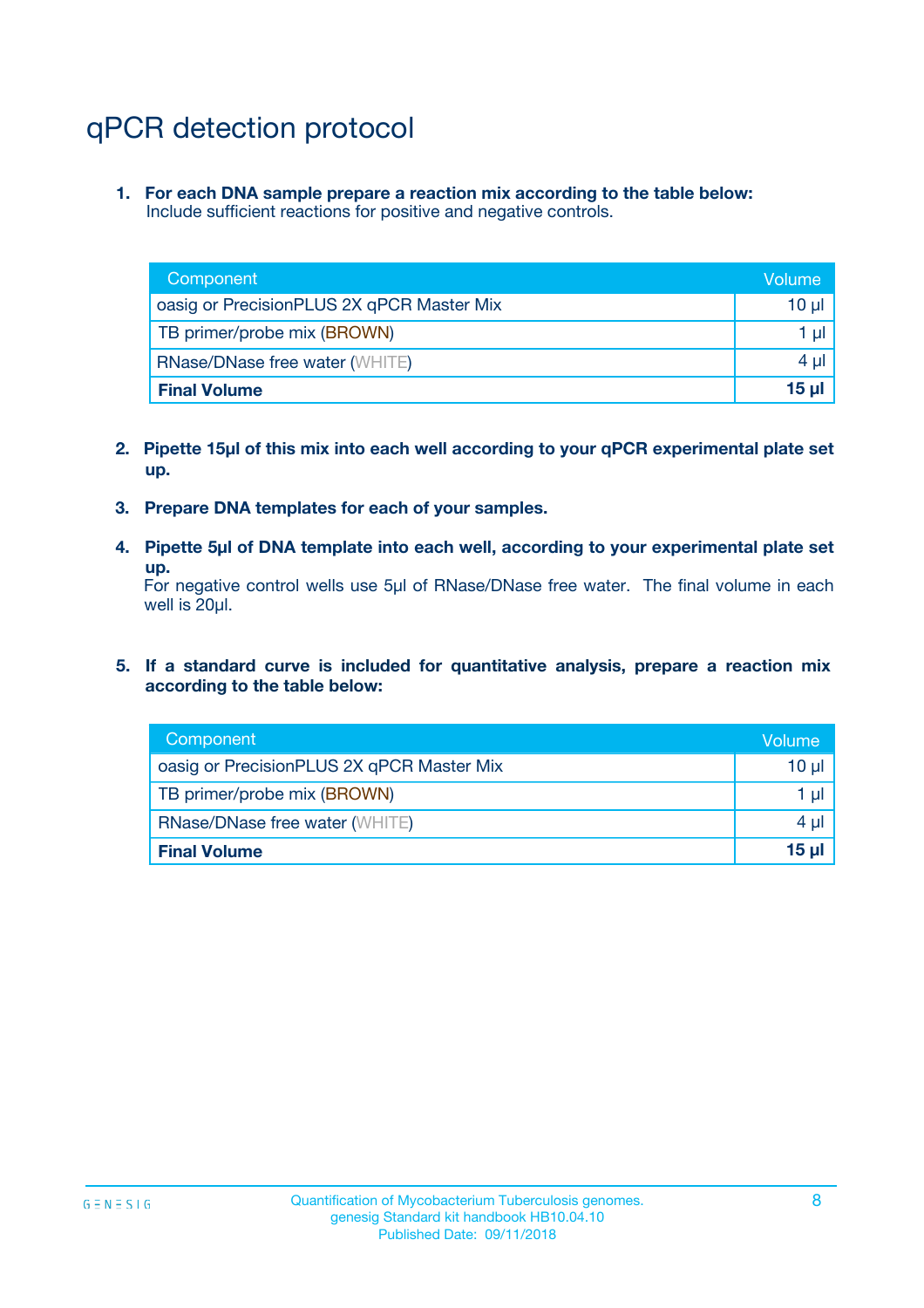#### **6. Preparation of a standard curve dilution series.**

- 1) Pipette 90µl of template preparation buffer into 5 tubes and label 2-6
- 2) Pipette 10µl of Positive Control Template (RED) into tube 2
- 3) Vortex thoroughly
- 4) Change pipette tip and pipette 10µl from tube 2 into tube 3
- 5) Vortex thoroughly

Repeat steps 4 and 5 to complete the dilution series

| <b>Standard Curve</b>         | <b>Copy Number</b>     |
|-------------------------------|------------------------|
| Tube 1 Positive control (RED) | $2 \times 10^5$ per µl |
| Tube 2                        | $2 \times 10^4$ per µl |
| Tube 3                        | $2 \times 10^3$ per µl |
| Tube 4                        | $2 \times 10^2$ per µl |
| Tube 5                        | 20 per µl              |
| Tube 6                        | $2$ per $\mu$          |

7. Pipette 5µl of standard template into each well for the standard curve according to your experimental plate set up.

#### The final volume in each well is 20µl.

# qPCR amplification protocol

Amplification conditions using oasig or PrecisionPLUS2X qPCR Master Mix.

|             | <b>Step</b>       | <b>Time</b>     | Temp    |
|-------------|-------------------|-----------------|---------|
|             | Enzyme activation | 2 min           | 95 $°C$ |
| Cycling x50 | Denaturation      | 10 <sub>s</sub> | 95 °C   |
|             | DATA COLLECTION * | 60 s            | 60 °C   |

\* Fluorogenic data should be collected during this step through the FAM channel